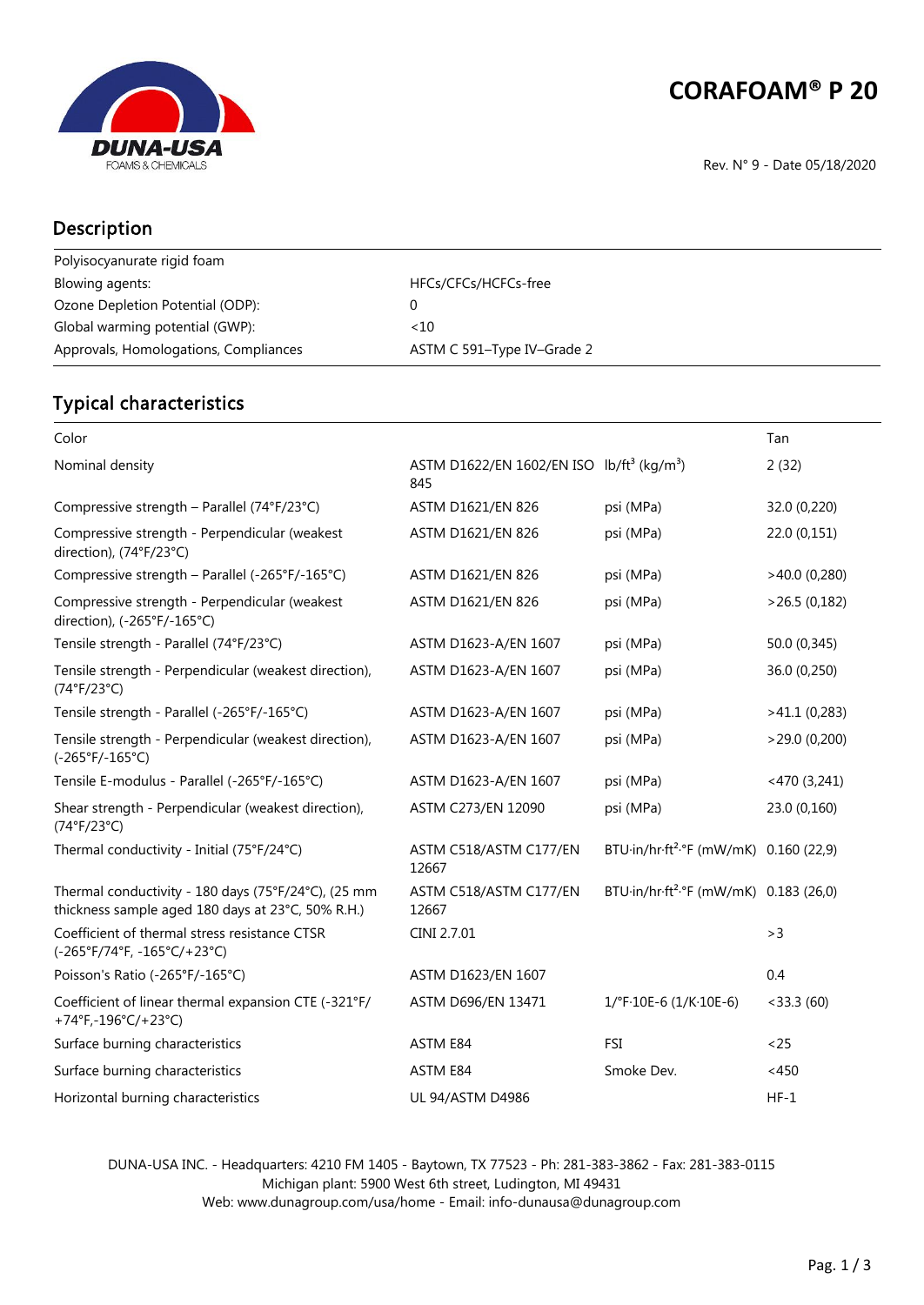## **CORAFOAM® P 20**



Rev. N° 9 - Date 05/18/2020

| Leachable chlorides                                                               | ASTM C871/EN 13468              | ppm                                                            | <20                         |
|-----------------------------------------------------------------------------------|---------------------------------|----------------------------------------------------------------|-----------------------------|
| pH                                                                                | ASTM C871/EN 13468              |                                                                | $6.0 - 7.0$                 |
| Dimensional stability (-40°F/-40°C, 7 days) - linear<br>change (length)           | ASTM D2126/EN 1604              | %                                                              | 0.5                         |
| Dimensional stability (+212°F/+100°C, 7 days) - Linear<br>change (length)         | ASTM D2126/EN 1604              | %                                                              | 1.0                         |
| Dimensional stability (+158°F/70°C, 97% R.H., 7 days) -<br>Linear change (length) | ASTM D2126/EN 1604              | %                                                              | 2.5                         |
| Water vapour transmission rate (74°F/23°C, 50% R.H.)                              | ASTM E96/EN 12086               | grains/h $\cdot$ ft <sup>2</sup> (g/h $\cdot$ m <sup>2</sup> ) | <1.573(1,1)                 |
| Water vapor permeability (74°F/23°C,50% R.H.)                                     | ASTM E96/EN 12086               | Perm-inch (ng/s·m·Pa)                                          | $<$ 4 (5,8)                 |
| Water absorption by volume                                                        | ASTM C272                       | %                                                              | <0.6                        |
| Water absorption by volume                                                        | ASTM D2842/EN 12087/ISO<br>2896 | %                                                              | < 3.5                       |
| Operating temperature                                                             |                                 | $\degree$ F ( $\degree$ C)                                     | $-320/+300$ ( $-196/+149$ ) |
| R-Value - 180 days, 1 inch (75°F/24°C)                                            | ASTM C518/EN 12667              | hr·ft <sup>2</sup> .°F/BTU                                     | 5.46 (0,97)                 |
| Closed-cell content                                                               | ASTM D6226/EN ISO 4590          | %                                                              | >95                         |
| Hot-Surface Performance (300°F/149°C)                                             | ASTM C411                       |                                                                | Pass                        |
| Surface burning characteristic, 3"panel                                           | CAN/ULC S102-18                 | FSI                                                            | $\leq$ 20                   |
| Surface burning characteristic, 3"panel                                           | CAN/ULC S102-18                 | Smoke Dev.                                                     | $\leq 155$                  |

#### Handling notice

Terms "parallel" and "perpendicular" are referred to slab/specimen/block thickness direction.

Above 300°F, discoloration and surface carbonization will occurr, involving possible changes of the physical and mechanical properties of the material.

In some applications polyurethane may present fire risks, e.g. if exposed to fire or to excessive heat in presence of oxygen or air, including when welding or cutting with torches.

It is the Customer's responsibility to determine if product described herein is appropriate for Customer's purposes and end-use and to ensure that working place, storage and disposal practices are in compliance with any applicable law.

#### Remarks

For usage information, personal protective equipment, transport, storage and disposal of waste it is essential to refer to the Material Safety Data Sheets.

Values shown are determined from laboratory tests and obtained under controlled conditions; they outline typical characteristics and they do not constitute anyhow a sales specification; they are based on DUNA-USA's current knowledge and experience of the products when properly stored, handled and applied in accordance with our recommendations. This Technical Data Sheet cancels and replaces any other previous issue.

DUNA-USA INC. - Headquarters: 4210 FM 1405 - Baytown, TX 77523 - Ph: 281-383-3862 - Fax: 281-383-0115 Michigan plant: 5900 West 6th street, Ludington, MI 49431 Web: www.dunagroup.com/usa/home - Email: info-dunausa@dunagroup.com